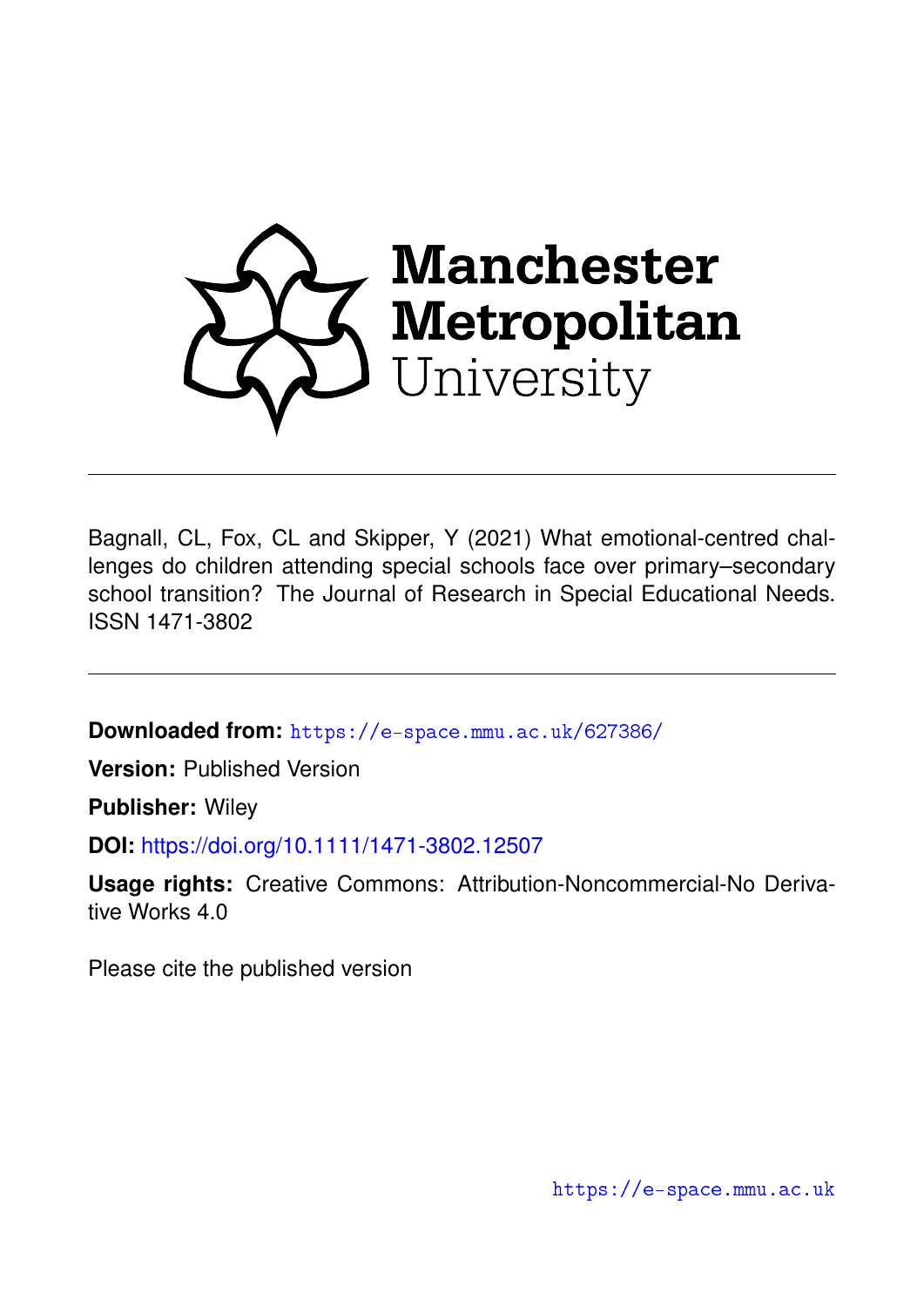Journal of Research in Special Educational Needs  $\cdot$  Volume  $\bullet\bullet\cdot$  Number  $\bullet\bullet\cdot$  2021 doi: 10.1111/1471-3802.12507

# What emotional-centred challenges do children attending special schools face over primary– secondary school transition?

Charlotte L. Bagnall<sup>1</sup> **D**. Claire L. Fox<sup>2</sup> and Yvonne Skipper<sup>3</sup> <sup>1</sup>University of Exeter; <sup>2</sup>Manchester Metropolitan University; <sup>3</sup>University of Glasgow

Key words: Primary-secondary school transition, emotional well-being, social emotional and mental health difficulties (SEMH), case study, qualitative.

Primary–secondary school transition encompasses multiple social, academic and environmental changes which can negatively impact children's emotional well-being. Children with Social, Emotional and Mental Health difficulties (SEMH) are believed to be especially vulnerable during this time. However, the voices of children with SEMH are heavily underrepresented in this field within practice and research. The present case study examined how children with SEMH difficulties within one special school experience primary–secondary school transition and how they are supported, in order to make recommendations to improve this period. The case study was qualitative and longitudinal, conducted over 18-months and methodologies included ethnographic observations, child photo-elicitation focus groups (with 11 Year 6 children) and three adult interviews. Findings demonstrated that over primary–secondary school transition children with SEMH difficulties (a) negotiate significant structural changes in support (often unanticipated) and (b) need to feel a sense of safety and belonging. To manage this effectively, transition provision for children with SEMH difficulties needs to consider their short-term emotional well-being whilst still in primary school, in addition to their long-term well-being looking ahead to secondary school. Greater collaboration and communication across schools and stakeholders can help ensure children receive continuity in standards and support.

#### Introduction

Primary–secondary school transition can be a difficult, uncertain time for all children. However, children who face added risk factors at the group level, such as lack of social support, or risk factors at the individual level, such as limited coping skills or special educational needs (SEN), are particularly vulnerable to a poor experience of transition (West, Sweeting and Young, 2010).

#### Children with special educational needs (SEN)

As outlined in the Children and Families Act (2014) 'A child or young person has special educational needs if he or she has a: learning difficulty or disability which calls for special educational provision to be made for him or her, a significantly greater difficulty in learning than the majority of others of the same age, or a disability which prevents or hinders him or her from making use of facilities of a kind generally provided for others of the same age in mainstream schools or mainstream post-16 institutions' (Children & Families Act, 2014, section 20). The decision of whether a child has SEN is based on diagnostic information in addition to collaborative information from parents, consultants and educational practitioners. In the United Kingdom, 14.6% of children have a statement of special education needs (SEN). As shown cross-culturally, children with SEN tend to report lower levels of subjective well-being (Moreira et al., 2015), experience feelings of rejection, face greater emotional and behavioural difficulties and show poorer academic performance (Gaspar et al., 2016) than children without SEN.

Although, not all children with SEN face difficulties over primary–secondary school transition, a significant proportion do, which has led scholars to believe that SEN can be a direct and indirect risk factor. For example, children with SEN report more anxieties, and perceive changes associated with primary–secondary school transition more negatively both pre- and post-transition than mainstream peers (Hughes et al., 2013). Children with SEN are also more susceptible to individual-level vulnerabilities, such as poor social competence, self-esteem and self-regulation, which have been found to be associated with poor transition (Bloyce and Frederickson, 2012).

However, our understanding of the experiences of children with SEN over primary–secondary school transition

This is an open access article under the terms of the [Creative Commons Attribution-](http://creativecommons.org/licenses/by-nc-nd/4.0/)[NonCommercial-NoDerivs](http://creativecommons.org/licenses/by-nc-nd/4.0/) License, which permits use and distribution in any medium, provided the original work is properly cited, the use is non-commercial and no modifications or adaptations are made.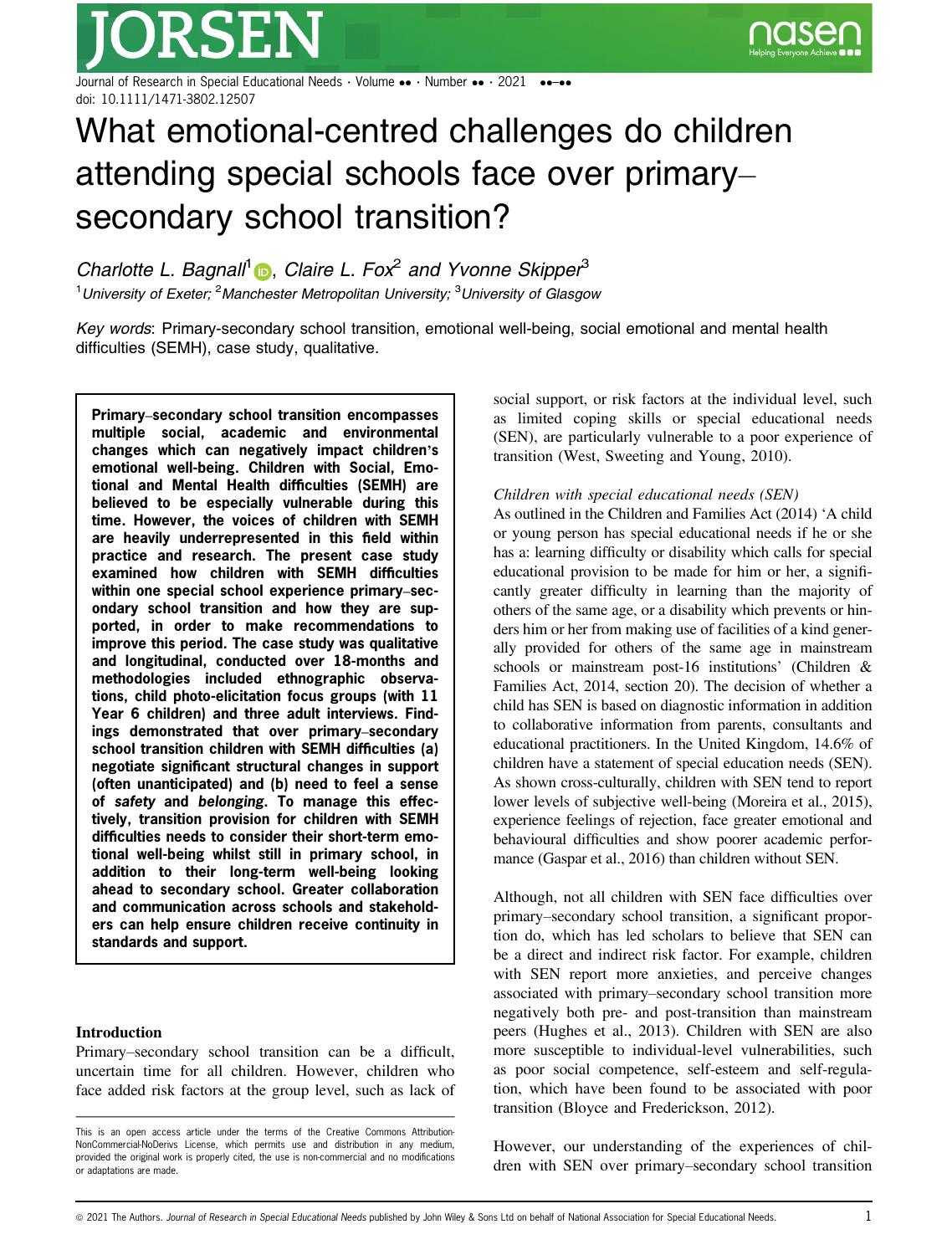is limited as few empirical studies (only 17% in Neal et al.'s (2016) review) include children with SEN in their samples. This is concerning given consistent evidence that children with SEN face additional difficulties over transition (Hughes et al., 2013) and may need additional and potentially differentiated support. Neal et al.'s (2016) longitudinal study, which evaluated the impact of cognitive, behavioural and systemic primary–secondary school transition interventions in reducing post-transition anxiety amongst children with and without SEN, found support for this. Systemic intervention, which focused on creating consistency across primary and secondary schools, predicted higher anxiety for children with SEN but predicted lower anxiety amongst children without SEN. Due to the small sample size, no firm conclusions can be drawn as to which components of the systemic interventions were associated with transition anxiety amongst children with SEN. However, Neal et al.'s (2016) findings are consistent with Maras and Aveling (2006) in suggesting that children with SEN may need differentiated support for transition than children without SEN. It is well-established that children with SEN require tailored teaching approaches, modified to consider their specific needs; this same approach is likely to be useful within transition support intervention.

Furthermore, there are dangers in attributing risk to categories of children based on shared characteristics such as SEN, as SEN is not a homogenous group and there can be differences in the nature and number of specific difficulties (e.g. social skills deficits) children face, which can differentially shape transition outcomes. Therefore, in future transition research, broader inclusion criteria are needed so that children with different types of SEN are represented in study samples. This can be understood with reference to Eccles and Midgley's (1989) Stage Environment Fit theory, which recognises that individual differences between children make it important to match children's environment to their developmental needs.

# Children with social, emotional and mental health difficulties

SENs are divided into four sub-groups: communication and interaction, cognition and learning, social, emotional and mental health difficulties (SEMH), and sensory and/ or physical needs. Children with SEMH difficulties are defined as 'children and young people [who] may experience a wide range of social and emotional difficulties which manifest themselves in many ways. These may include becoming withdrawn or isolated, as well as displaying challenging, disruptive or disturbing behaviour' (DfE, 2014, Section 6.32). Children with SEMH difficulties are believed to be especially vulnerable to a negative experience of primary–secondary school transition. At secondary school, children with SEMH difficulties report lower levels of happiness, inclusion and low teacher, parent and peer support (Currie et al. 2015). The number of children identified as having SEMH difficulties is continually growing, yet support provision to ameliorate the difficulties children experience within educational settings is minimal (Caslin, 2019).

Nonetheless, to date, no studies have specifically focussed on the experiences of children with SEMH difficulties leading up to and over primary–secondary school transition, which parallels broader educational research and practice, where the voice of children with SEMH difficulties is heavily underrepresented. This is the case even though children with SEMH difficulties exhibit lower feelings of school belonging and are more likely to receive punitive and exclusionary practices, which can only lead to further feelings of disempowerment (Mowat, 2019).

In the context of primary–secondary school transition, children with SEMH difficulties are likely to be more vulnerable to negative experiences and need extra support due to the challenges they face in managing difficult emotions and behaviours. Thus, it is particularly important that greater attention is placed on understanding the experiences of children with SEMH difficulties over primary–secondary school transition and how best to support them. While primary–secondary school transition represents a critical period for all children, for vulnerable children such as children with SEMH difficulties, successful navigation can provide a turning point in nurturing resilience and coping skills (Neal and Yelland, 2014). Thus, effective support provision for children with SEMH difficulties over primary–secondary school transition is critical.

# Rationale

To date, we have a limited empirical understanding of children's emotional experiences in the lead up to and over primary–secondary school transition (author, 2020). This gap is widened when considering the perspective of children with added emotional difficulties, such as children with SEMH difficulties, who may be more vulnerable during this time, yet their voices are chronically underrepresented in research and practice. Thus, shedding light on this research gap, the present exploratory case study will take a holistic approach to examine the transition provisions of one special primary school (which specialises in supporting children with SEMH difficulties ) to answer the research question:

1. What emotional-centred challenges do special schools face over primary–secondary school transition?

As raised by author (2019), Bronfenbrenner's Eco-Systemic Model of Development (1979), which acknowledges the multifaceted dynamic interactions between an individual and environmental systems, provides a useful theoretical framework to guide investigations into understanding developmental processes, such as primary–secondary school transition. Drawing on Bronfenbrenner's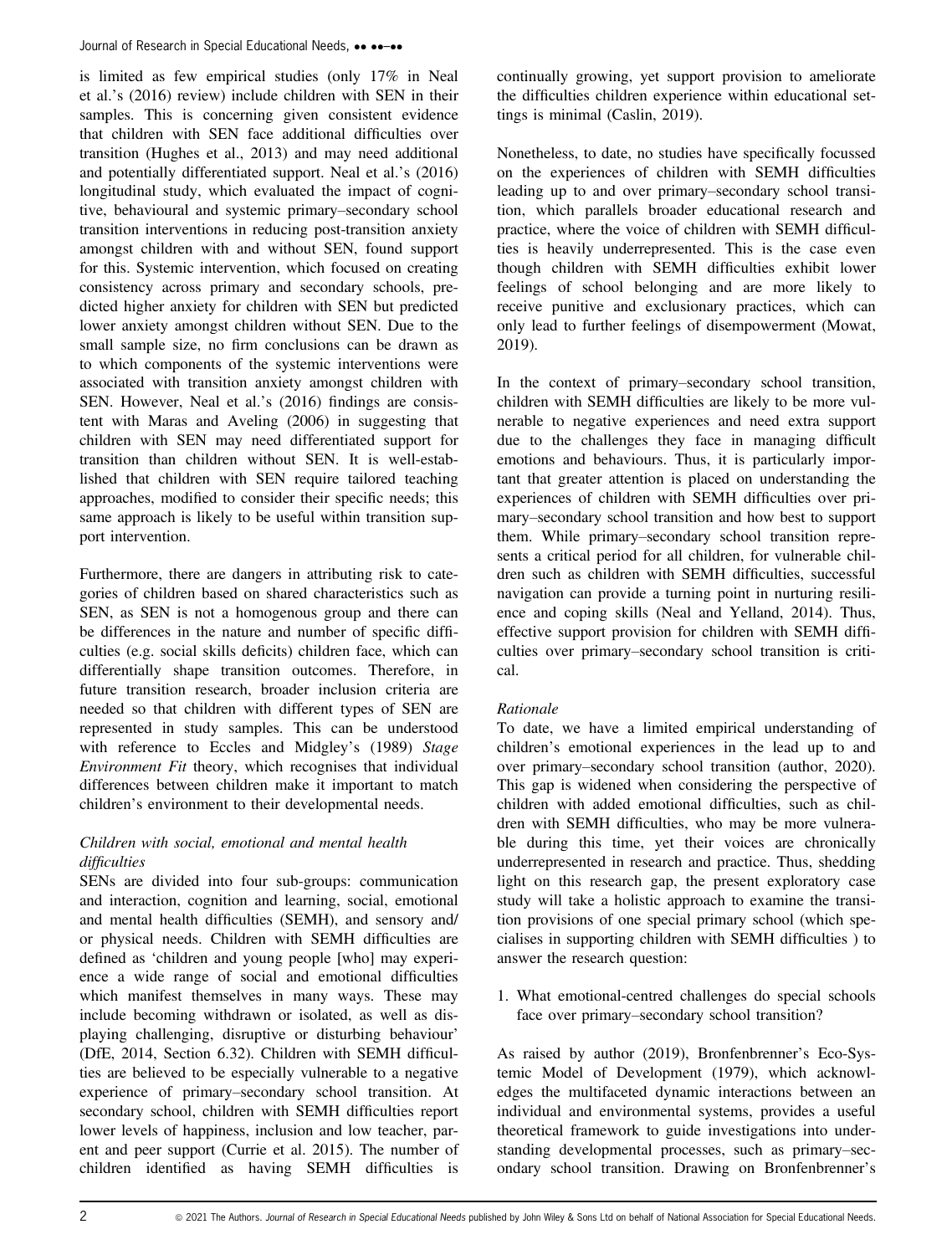(1979) theoretical framework, the present research adds to contemporary theory by examining both proximal and distal influences to explore what provisions are currently being employed to support the emotional well-being of children with SEMH difficulties over school transition within a special school and the challenges the school faces in doing this.

Case studies are advantageous in providing holistic and detailed contextual insight, drawing on multiple sources, yet have been rarely used to investigate school transition. Thus, the present study makes further contributions to the field in mobilising an underused, yet valuable research design. Furthermore, the present case study is qualitative, which is a further strength. Within transition literature, there is a general dominance of top–down quantitative survey-based designs (Riglin et al., 2013) where participants are asked to respond to predisposed quantitative facets of adjustment. While, on one hand, such studies enable researchers to obtain a larger and wider spread of responses, directly asking participants to share their transition experiences using qualitative methodology can help us to better understand lived experiences inherent in the process and experience of this period of time (Ashton, 2008). Adjustment can also be subject to individual and environmental characteristics (Adeyemo, 2005). Thus, qualitative studies can evoke more in-depth insight pertaining to the experience of primary–secondary school transition.

Furthermore, practically, while some interventions have been developed to counter the negative outcomes children commonly experience over primary–secondary school transition, emotional-centred support provisions are limited in number and face challenges in both mainstream and special schools. See author (2020) for a full outline of limitations pertaining to emotional-centred primary– secondary school transition interventions. Understanding how children with added emotional difficulties, such as SEMH, are supported and cope with transition anxieties, on top of pre-existing difficulties, has useful additional implications for emotional-centred support that can be employed in mainstream schools to support transfer children who face similar concerns, but often express these to a lesser degree.

### Method

#### **Participants**

Six Year 5 students (all male) participated in observations; 11 Year 6 students (10 males) participated in photo-elicitation focus groups and observations; two Year 5 class teachers participated in observations; two Year 6 class teachers participated in observations and one Year 6 teacher participated in an interview; one primary and one secondary school Transition Support Team teacher (PTST, STST) participated in observations and an interview; and six parents participated in observations. The

special school is located in the West Midlands and has a population of 50 children aged between four and 11 years old who are mostly male, which represents the uneven gender distribution of children with SEMH difficulties (Hamblin, 2016). All children attending the school have been referred from local authorities, as the child's needs could not be met in a mainstream setting.

#### Design

Using a qualitative longitudinal 18-month case study design, methodologies included ethnographic observations, child photo-elicitation focus groups and adult interviews.

#### Procedure

Ethical approval was obtained from Keele University's School of Psychology ethical review panel prior to data collection, as was Head Teacher consent and informed participant consent (assent and parental opt-in consent for children). To protect participants' identity, audio-recordings and transcripts were anonymised at source and stored on password-protected computers. Following data collection, participants were thanked, debriefed, offered the opportunity to ask questions and pointed to sources of support.

Photo-elicitation focus groups. Due to the children's limited sociolinguistic repertoire and difficulties in sharing feelings, photo-elicitation focus groups were conducted. To do this, all Year 6 children had one week to take 10 photographs (using a disposable camera provided), which reflected their feelings and experiences leading up to primary–secondary school transition. Two photo-elicitation focus groups were then conducted, one with six and the second with five Year 6 children. The focus group participant numbers are consistent with previous research and considered optimal for this age group, given the topic under investigation and the children's additional special educational needs (Clark, 2009). The focus groups were unstructured and child-led.

Interviews. Twenty-minute semi- structured interviews with three members of staff were conducted.

Observations. To examine day-to-day transition preparations, 16 overt ethnographic observations (four in the morning and four in the afternoon) across two Year 6 classes were conducted; the Year 6 move-up day to the primary school's special feeder secondary school was also observed. To enhance our understanding of preparatory transition provisions, ethnographic observations were also conducted with the Year 5 children, and observations were made during three Year 5 student placement meetings, where the Head Teacher and Year 5 parents discussed potential suitable secondary schools, and one Year 5 secondary school parent visit. In addition, two TST teachers were shadowed for two school days, to examine preparations made to help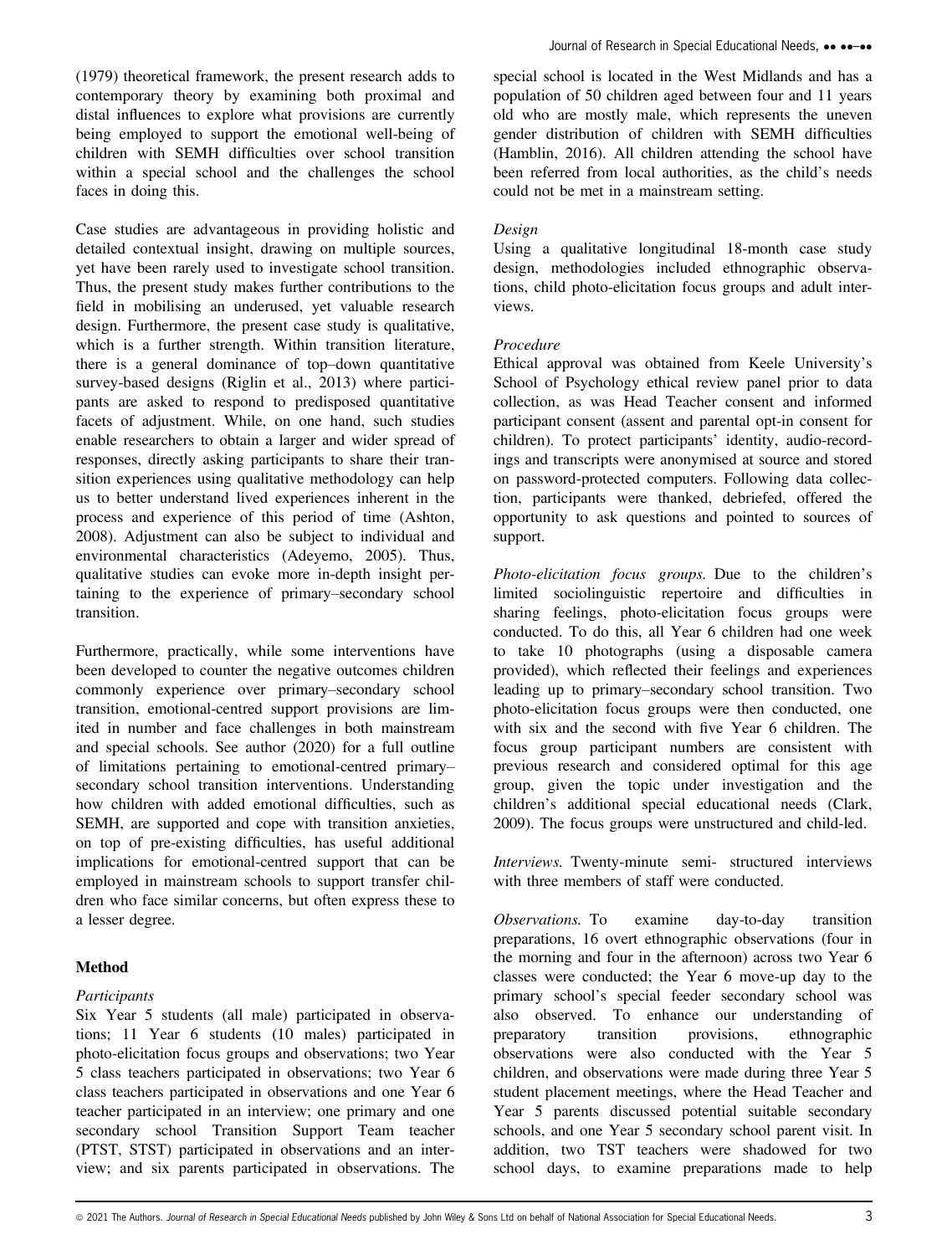children make enhanced transitions from special primary schools to mainstream secondary schools. All data were recorded anonymously.

## Data preparation

During each observation, detailed observation, theoretical and methodological field notes were made. As direct observation can be open to personal perspective, bias and validation (Wolcott, 2008), a reflective statement was written at the outset of this project. Focus group and interview audio-recordings were transcribed using verbatim transcription.

## Data analysis

As the intent of the analysis was to describe, summarise and interpret surface-level patterns in semantic content from the whole sample; data were analysed using inductive Thematic Analysis within a contextualist framework, adhering to Braun and Clarke's (2013) six stages. Following on from data immersion of each transcript, the focus groups, observations and interviews were each coded separately for units of meaning. Semantic similarities and differences were then compared across each group of transcripts (focus groups, interviews and observations) and group of participants (child, parent or teacher) to generate bottom-up and data-driven codes. Codes were then analysed and combined at a broader level, to develop themes and sub-themes. Themes' external and internal homogeneity were reviewed and refined through discussion between first, second and third author.

# **Results**

Four themes: Conflicting emotions, Time vs. Timing of transfer provision, Balancing children's short and longterm emotional well-being and Child-centred provision were identified across the focus groups, interviews and observations, which are introduced below in narrative order. Each theme has a differing number of sub-themes, as shown in Table 1, which are discussed separately below using illustrative quotes from participants.

# Conflicting emotions

In the lead up to primary–secondary school transition, children expressed conflicting emotions of Nervousness vs. Excitement and Loss vs. Progression. Staff discussed the difficulties Managing children's conflicting emotions due to their additional emotional needs.

Nervousness vs. Excitement. Children commonly shared pictures which represented conflicting feelings of nervousness and excitement: 'I took a picture of a fidget spinner because when you go to a place where you are really excited but scared as well you can feel weird in your stomach and my stomach was spinning so I took a picture of a fidget spinner' (Student 6). While some children felt confident disclosing how they felt, others found this difficult and either struggled to put into

## Table 1: A thematic table of themes and sub-themes

| 1. Conflicting emotions                                           |                 |                                          |
|-------------------------------------------------------------------|-----------------|------------------------------------------|
| Nervousness vs.                                                   |                 | Loss vs. progression Managing children's |
| excitement                                                        |                 | conflicting                              |
|                                                                   |                 | emotions                                 |
| 2. Timing vs. Time of transfer provision                          |                 |                                          |
| Timing of when to                                                 |                 | Time for gradual                         |
| begin transfer                                                    |                 | provision                                |
| provision                                                         |                 |                                          |
| 3. Balancing children's short- and long-term emotional well-being |                 |                                          |
| Safety and belonging                                              | Enhanced        | Lack of child voice                      |
|                                                                   | transitions     |                                          |
| 4. Child-centred provision                                        |                 |                                          |
| Past experiences                                                  | Tensions around | Stretched workloads                      |
|                                                                   | continuity of   |                                          |
| support                                                           |                 |                                          |

language how they felt: 'I have bubby feelings inside my body about going to secondary school' (Student 4), generalised them: 'people sometimes feel scared' (Student 9), or masked them, one child using an orange metaphor: 'I have got a picture of oranges here to represent nervousness because oranges are actually hiding under their skin' (Student 5). This was also shown in the observations, as children commonly concealed how they felt in class, and on transition visit days, refusing to talk to staff, until these emotions were too difficult to handle and resulted in uncontrollable outbursts. One child compared this to a light switch: 'I took a picture of this light switch because it is emotions that come on and off (Student 6).

Loss vs. Progression. Children's readiness for primary– secondary school transition shaped perceptions of whether leaving primary school was viewed as a loss or a progression. For children who were ready to move on, feelings of loss: 'this represents sad as I have only been at this school for three years and a half so I wish I had more time' (Student 1), were overridden by expressions of impatience: 'I took a picture of a clock, it represents impatience because I am pretty excited to go to secondary school' (Student 4), and optimism: 'I thought if I took a picture of a thumb up it represents that you can do it' (Student 11). These children saw secondary school as a progression and time of growth: 'I took a picture of a butterfly because like a caterpillar turns into a butterfly, it's like me being the caterpillar moving up to secondary school and turning into a butterfly' (Student 6). For children who felt less ready, often because they were less informed about their transition (see Lack of child voice), expressions of loss: 'I am a bit upset and scared about leaving school' (Student 1) dominated. Losing friends was very concerning for these children: 'I am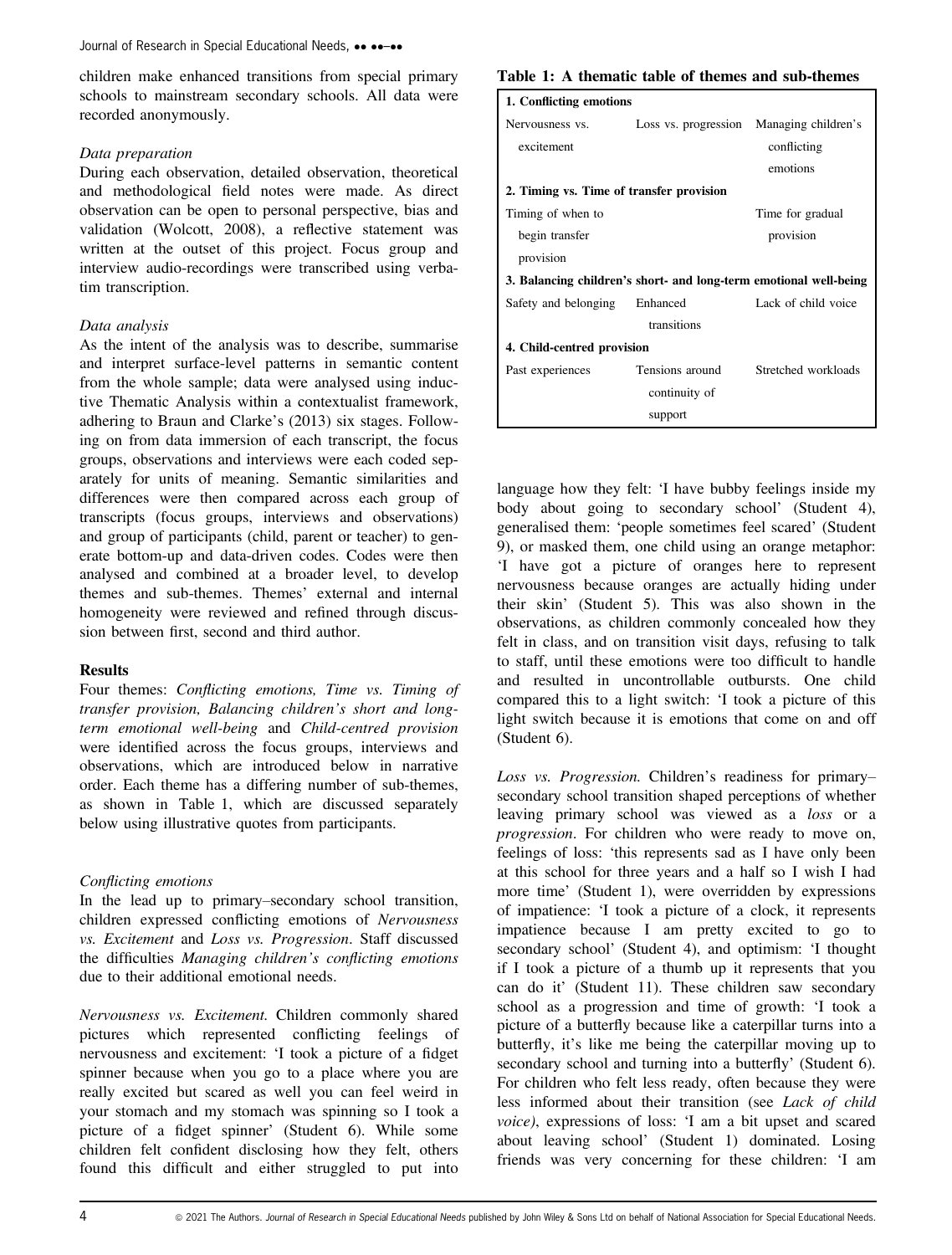worried that I might not see my friends because I have got some best friends here, and I might not see them at my new school' (Student 4) and reminiscing about primary school friendships was as a dominant coping strategy to overcome worries about not making friends at secondary school: 'if you are afraid that you will never have friends again think about your old friends at primary' (Student 9).

Managing children's conflicting emotions. Staff discussed the difficulties children have managing their emotions due to their additional emotional needs: 'Well-transitioned pupils have the ability to try and be open to trying new things and meeting new people but that can be hard for children with emotional problems and they can struggle' (Year 6 Teacher). To manage children's conflicting feelings towards primary–secondary school transition, staff discussed the need for direct strategies, such as move-up days, as long as they were sensitive (e.g. fewer older pupils, see sub-theme Timing), in addition to indirect preparations, such as moving on sessions and skills workshops with tutors within the Transition Support Team (TST), who were viewed as a: 'bridge to mainstream school or moving on' (PTST) and helped to position transition as a continuation rather than a loss.

In the placement meeting observations, parents were concerned about how to manage their child's feelings towards secondary school, as they feared unsettling their child and affecting their current emotional stability. As a result, delaying preparations and not including children in transition discussions until decisions had been made was a dominant strategy: 'there is communication that happens between myself and the TST and parents about visits, but they [parents] are sort of reluctant to include their child' (Year 6 Teacher).

#### Timing vs. Time of transfer provision

Balancing timing of when primary–secondary school transfer preparations should be initiated, and time to prepare children gradually for the move to secondary school, was sensitive and an ongoing dilemma, subject to change each year to match cohorts' needs. However, what remained consistent was consideration of children's specific additional emotional needs and their ability to cope.

Timing of when to begin transfer provision. For school staff, there was uncertainty around the timing of what primary–secondary school transition provisions to initiate and when to do this due to the difficulties children at the school faced in managing emotions: 'these children are so emotional and can lack that resilience. We have had those visits (transition days) in the past and it has caused a problem, whether we do a workshop, I don't know it is a tricky one' (Year 6 Teacher). Lessons learnt from past cohorts also shaped decisions: 'A couple of years ago, we were asked to not come in so early as it left them with a few weeks of the boys being really unsettled, they were ready to move on, they were cutting their ties with the relationships they had got and it was making it quite hard for everybody' (STST).

The impact of poor transition provision *timing* and especially the impact of visit days on children's behaviour in the classroom shaped these decisions. As the transition period approached, emotional unsettlement was visible in the observations through changes in Year 6 children's behaviour in the classroom, most children unable or lacking motivation to focus on classwork and displaying acting-out behaviour. One Year 6 class teacher described this as 'year six-itus': 'so if we talk about the transition period, I call it year six-itus, they struggle towards the end knowing that they only have X number of weeks left' (Year 6 Teacher).

There were individual differences in how children responded to the timing of transition provision, some children needed exposure to the secondary school they would be attending and what secondary school would be like in order to feel prepared. However, other children were not ready for this until later, and if initiated too early, this provision could cause problems: 'I think either they were excited to be going and that was it they had enough of [named school], but more often was the case that they may not have had a positive experience which then created a problem psychologically in the children here, because they don't want to leave and were quite anxious and worried going' (Year 6 Teacher).

As a result of this, not all children were fully informed about their transition to secondary school and felt uncertain: 'I have a picture of what's meant to be all black but it didn't come out right, and it was meant to be representing confusion because I am kinda confused of what I am going to be doing next year' (Student 3). See Lack of child voice.

Time for gradual provision. School transition was discussed as best placed when there is time for gradual transfer provision. However, Year 6 has an externally set timescale, in that secondary school choice, decisions need to be made and transfer preparations initiated early. This means that practitioners do not always have a lot of time to gradually prepare children for their next chapter: 'we have transitions from pupils quite young back into mainstream schools, and they have worked really well because you are not on a timescale with them, because obviously now when they are in Year 6 going into Year 7 you haven't got all the time to do it, that is our window of opportunity, and it will end there; whereas, if we do it earlier, we can do it very gradually and slowly' (PTST).

Students were shown to pick up on this lack of time and feelings of rush and pressure towards transition: 'I took a picture of an exclamation mark because transition is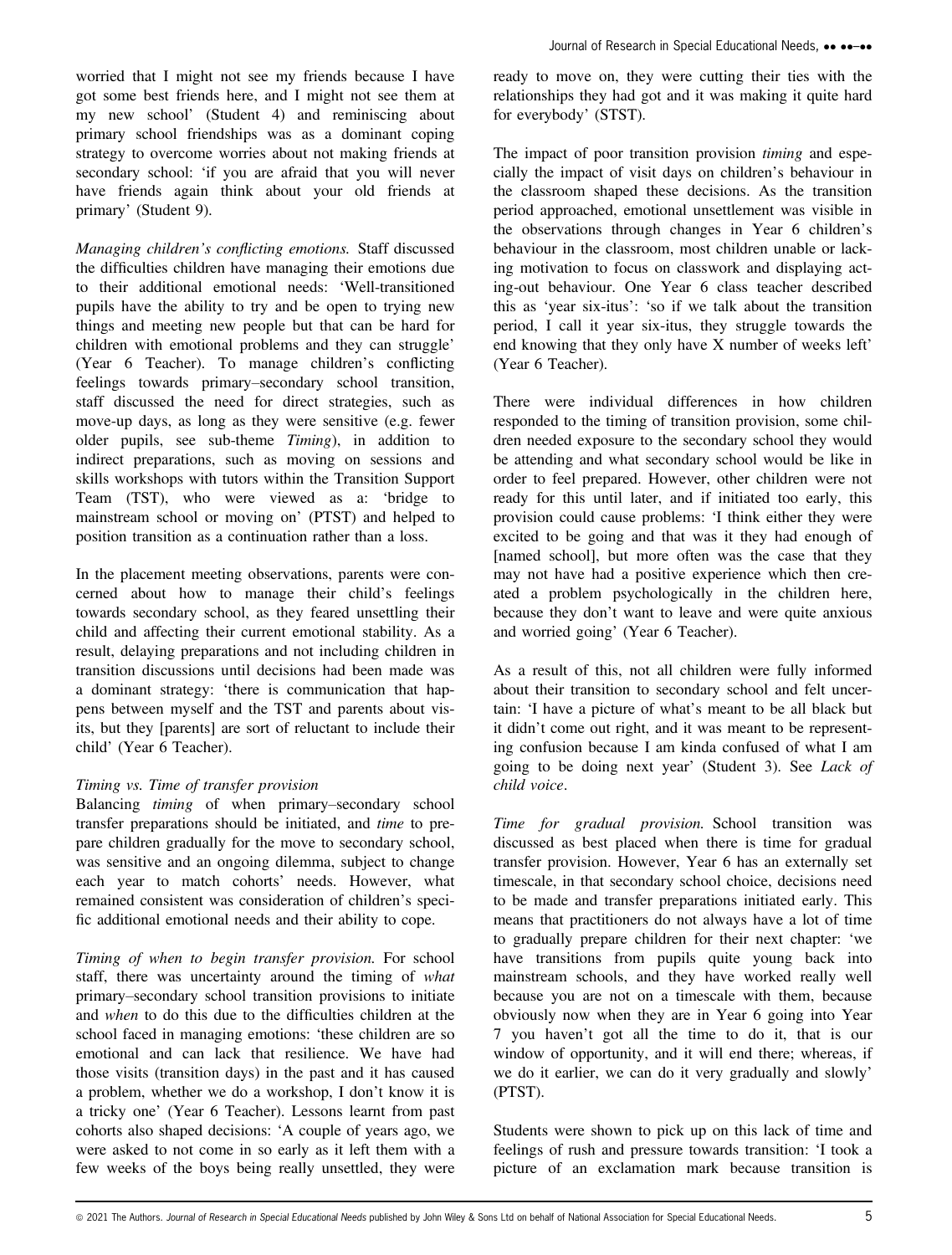coming but probably in your head there will be sentences like oh my god where am I going? What will I do? At the end of those questions, there will probably be an exclamation mark' (Student 6).

It was clear in the observations that class teachers favoured gradual, open and transparent approaches when discussing transition in class, and teachers regularly signposted similarities between primary and secondary school. This was also discussed in the interviews: 'I say this is your last year, it's up to you how you want your year to go and then as we get closer I say alright we have so many weeks left, oh well we only have four days left etc.' (Year 6 Teacher). The same approach was taken to support parents: 'yes we start the moving on sessions and talking to parents as early as we can so we can prepare' (PTST).

# Balancing children's short- and long-term emotional well-being

Staff discussed facing a conflict balancing children's short-term emotional well-being, especially feelings of Safety and Belonging, in the here-and-now at primary school, but also their long-term emotional well-being, by preparing them for secondary school where they may receive less support. Similar concerns were raised when considering Enhanced transitions to mainstream secondary school placements. However, children were not part of these decisions, as discussed in Lack of child voice.

Safety and belonging. Feeling safe and a sense of belonging at school was discussed as paramount for children to feel settled in primary school, especially when considering children's experiences of breakdown in previous school placements: 'we do everything in our power in terms of our school community to make sure that children have a positive impact and a positive vibe about the school because they used to go to other schools where they struggled' (Year 6 teacher). This was discussed by parents in transition placement meetings, where they outlined how their children's self-esteem, anxiety and problem behaviour (including self-control) improved greatly following transition to the special school as their child felt safe and 'fitted in'.

Teachers also discussed the bonds children have with the school: 'they form such an attachment to the school, I don't think there have been many cases where children come here and have not bought into everything that we offer them' (Year 6), but were concerned that this support and standards would not be matched at secondary school: 'Just because you are going to another special school it does not mean it will have the same ethos and environment that this has' (Year 6 Teacher). To support children to establish feelings of safety, belonging and support at secondary school, TST staff from the feeder special secondary school regularly visited the special primary school: 'I have been popping in so most have seen me before they have aged to come here which I think settles them as well' (STST).

Enhanced transitions. In placement meeting observations, parents discussed conflict between wanting their children to feel emotionally settled at secondary school, which they felt would be better nurtured within a special secondary school, but also wanting their child to not miss out on opportunities, especially academic ones, mainstream schools could offer. Transitions to mainstream secondary schools were called enhanced transitions and discussed as risky, as if unsuccessful they could emotionally unsettle children: 'they [parents] have the concerns about re-integrating into mainstream because if it doesn't work out it is another transition and I say this particular boy is showing real resilience and I think it is worth taking the plunge, but it is your decision as it can swing the other way' (Year 6 Teacher).

Lack of child voice. Although children gave a written statement outlining what secondary school they would like to attend, children did not attend placement review meetings or visit days where parents considered potential secondary schools. This was to prevent fears of offering false-hope and anxiety, given their past experiences of placement breakdowns (see Past experiences). However, students wanted to be part of these decisions: 'take us on a visit to our new school as opposed to letting just parents do it' (Student 3) and felt uncertain: 'in visits, you get to see the building and don't get scared' (Student 9), and anxious by not knowing: 'I took a picture of sand because I felt like this is like my mind thinking what will I be doing, where will I be going and stuff like that' (Student 8).

# Child-centred provision

Children's individual vulnerabilities, triggers and Past experiences were at the centre of support provision within the special school and underpinned Tensions around the continuity of support they would receive at secondary school, whether children were transitioning to a special secondary school or making an enhanced transition to mainstream school, where more support was needed, as discussed in Stretched workloads.

Past experiences. The circumstances which bring children to the special primary school can vary; thus, consideration of children's past experiences were central in transition preparations: 'try to find out the child's individual past (...) then try to find the right place for them, and doing it at the right pace for the child' (PTST). One of the main concerns for transfer children and parents when considering transition was the possibility of past events being revisited at their new placement. This included fears of re-integration with peers from previous school placements: 'making other friends I might know from my old school that didn't come here is worrying'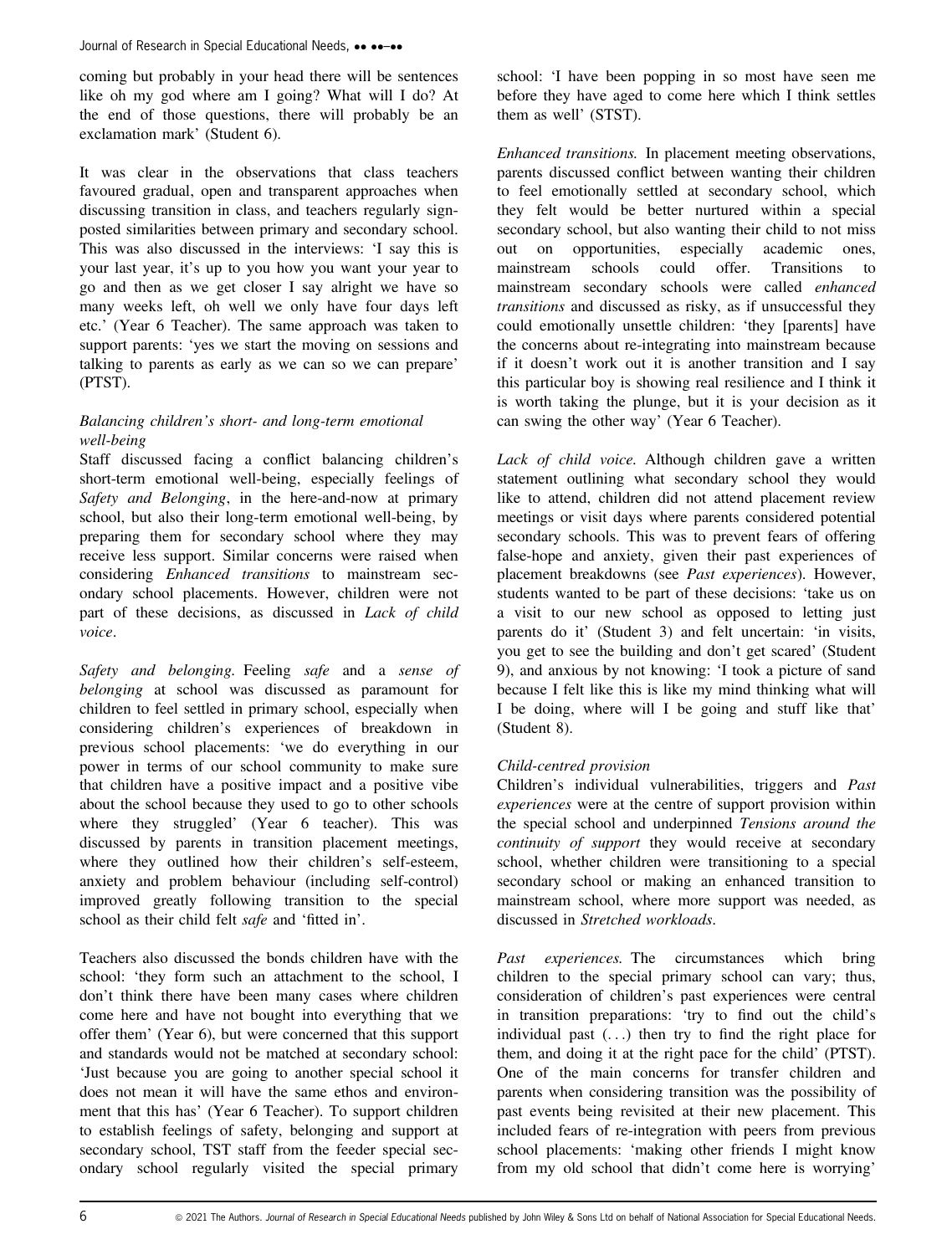(Student 5), but also ex-students from the special primary school: 'I am not looking forward to seeing the other people that left last year at secondary school' (Student 3).

School staff discussed the need for sensitivity, taking into account past experiences and relationships within school placement preparations: 'we find a school that we think is going to suit them because obviously due to their past experiences, we have to be careful which ones we identify' (PTST), and on visit days, especially to mainstream schools: 'because of course you are taking them back to mainstream and some of the children they won't have seen for quite a few years and they recognise each other and sometimes that can be good, but sometimes not good and it is the effect that can have on the child' (PTST).

School staff also discussed how parent anxieties can be picked up on by their children and shape their attitudes towards the transition: 'obviously parents have had a bad experience as well and sometimes they will say things around the child that affects how the children perceive mainstream school, so it can be quite difficult' (PTST). To prevent this, staff discussed the need to support parents through meetings, emails and telephone conversations.

Tensions around continuity of support. At the special primary school, the children received significant support to enable day-to-day school functioning, which is unlikely to be possible at secondary school: 'they are provided with everything, like they don't even have to take a pencil to school, or a pair of trainers, everything is provided, which is good when they get here because that is what they need, they don't need anything else going on in their head they just need to try and access everything as smoothly as they can without having to think of all those things, but obviously when they move on that is quite a different thing' (PTST).

However, dependence on this support can be problematic when the children transition to secondary school: 'I can see that children can be quite stressed moving on because they see it as such a big move, it is that growing up bit, that piece of where they have been in a secure environment and moving on to the unknown and these schools can be massive' (PTST).

Tension arose when children with SEMH difficulties were treated differently than other children at mainstream secondary schools when they faced emotional problems, as staff from the specialist primary school discussed being called upon when problems occurred to provide support for the child and staff: 'Just because he has come from a special school doesn't mean if he is having a wobble, he needs more support than other mainstream children. I didn't think it was right when he was struggling for me to go in and I spoke to mum about that, I said I don't mind speaking to him if you feel that is essential but from my perspective I think he needs to speak to his staff and make a success of it' (Year 6 Teacher).

Stretched workloads. Time is needed to recognise children with SEMH difficulties individual needs, vulnerabilities and build rapport: 'it takes time to build that relationship to know and to pick up on subtle changes and experiences' (PTST). Yet, it was clear across observations that resources to do this were stretched, as staff rushed from one placement to another, supporting several children at once. Teaching staff also picked up on this: 'I think we need more transition staff and we need more bodies to go and support these children at schools' (Year 6 Teacher).

Workloads were variable annually dependent on student cohort needs, especially how many children made enhanced transitions and needed 1:1 re-integration provision: 'For me, it is just about having a few extra bodies to facilitate transition to mainstream, but should we employ someone, next year we might not have any' (Year 6 Teacher).

Stretched workloads were also discussed as being timedependent, greater pressure closer to primary–secondary school transition: 'certainly as it gets to the crunch end, the busy season as you like, the managers that came into the meetings was like I need support, I need people to go in and support children as I can't be at two places at once' (Year 6 Teacher).

## Discussion

To date, we have limited understanding of children's emotional experiences over primary–secondary school transition. This gap is widened when considering how children with added emotional difficulties, such as SEMH difficulties, are supported, equipped and prepared for this time. Guided by Bronfenbrenner's (1979) Eco-Systemic Model of Development, the present exploratory case study set out to examine what provisions are currently being used to support the emotional well-being of children with SEMH difficulties over school transition within the special school, the challenges the school faces in doing this, and the implications this has for emotional-centred support provision that could be employed in schools more widely.

To do this, the present case study drew on 'multiple sources of information' (Creswell, 2016, p. 97) from interview transcripts to observation narratives, to provide a holistic, in-depth contextual analysis of the transitional experiences of children with SEMH difficulties. As discussed by [author] (2019), focus group methodologies are underused within this field, which is surprising given that this method can evoke honest and in-depth insight, as shown in the present study. Moreover, focus groups have been underused to facilitate discussion with more disfranchised samples, such as children with SEN and especially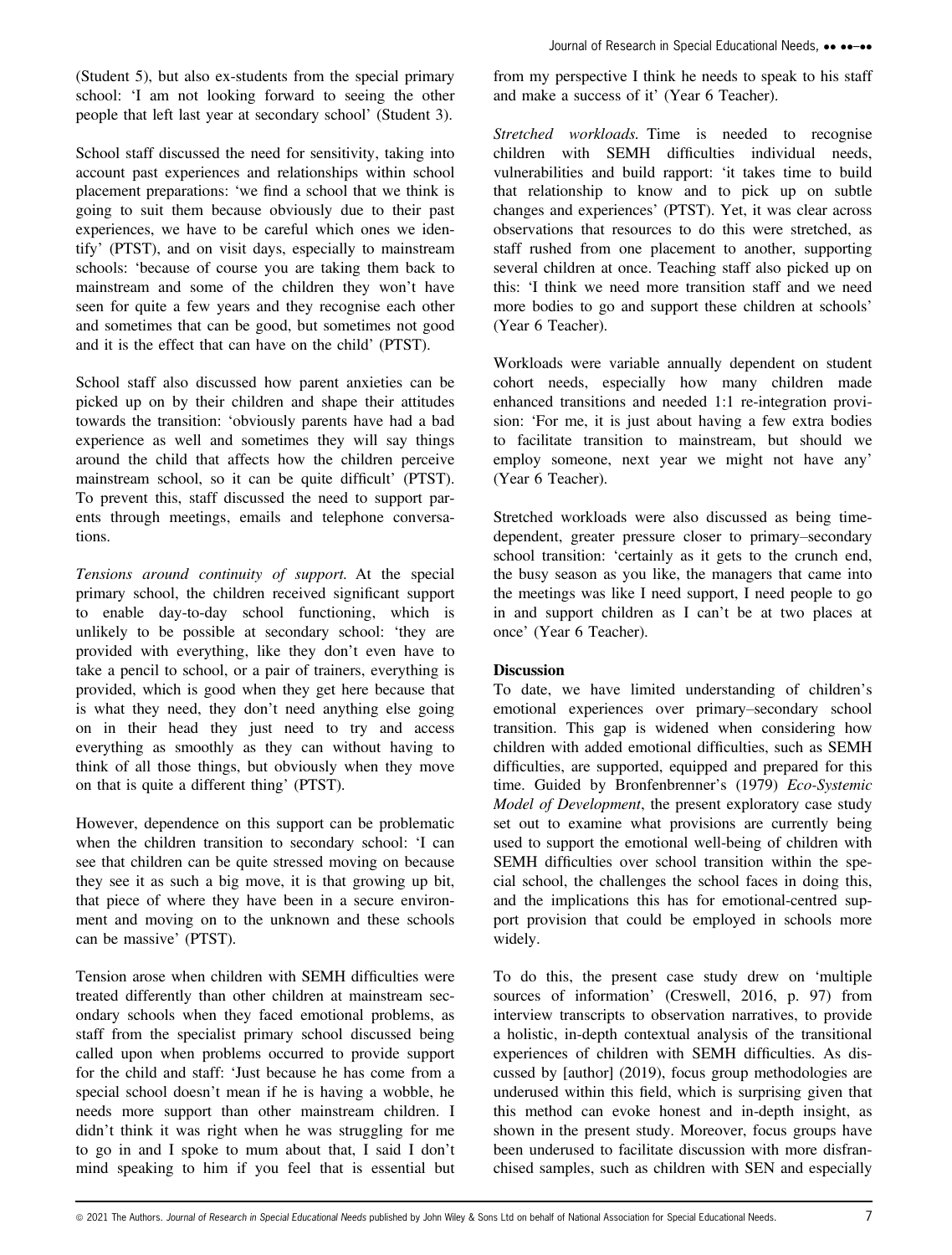children with SEMH difficulties, whose voices are significantly underrepresented both in schools and research. Thus, by directly asking children with SEMH difficulties to share their first-hand experiences, the present study has immediate implications in empowering our participants and made significant contributions to the field in elucidating the importance of valuing student voice in research and practice.

Resonating with recommendations discussed in [author] (2019) focus group study which examined transfer children's, parents' and teachers' retrospective experiences of primary–secondary school transition, the need to establish a balance between exposure and consistency in transition support provision is of similar concern when considering transition provision for children with SEMH difficulties. However, whereas, it was children who voiced the need for transition exposure to follow a continuum with a clear limit in the mainstream focus groups in [author]'s (2019) study, it was school staff and parents in the present study who held greater reservations regarding when children should receive transition support provision, how this should be done and *what* is the appropriate level of exposure. While this caution was discussed in relation to children's pre-existing emotional problems, previous school experiences and the implications too much transition exposure could have on children's short- and long-term adjustment, children discussed feeling voiceless and uncertain about their futures. This suggests a disconnect between adults and children's perceptions of what children need over primary–secondary school transition and the importance of child-centred research, such as the present, to unravel this.

This notion of powerlessness is not uncommon for children with SEMH difficulties, as while student voice opportunities are employed more widely for mainstream pupils, these initiatives are less popular and perceived as more challenging for children with SEN. Nonetheless, restricting student voice opportunities for vulnerable groups, especially in the context of high-risk situations such as school transition, supports 'deficit' and 'problematising' agendas leads to further disempowerment (Trotman et al.,2015).

Nonetheless, children with SEMH difficulties can be argued to be the best beneficiaries of student voice opportunities (Caslin, 2019), and a strength of the present research was the child-focussed photo-elicitation methodology, which helped the children to be heard and aided construction of unanticipated and meaningful responses. It was clear across the child focus groups that the children had a greater emotional understanding of primary– secondary school transition than adults may have realised. The children were also aware of transition provisions and discussions their elders shielded them from, such as parent secondary school visits, which the children voiced that they would have liked to have been part of to

provide them with a greater understanding and exposure to their next stage in education.

Thus, by listening to children, educators can gain a deeper insight into children's understanding of events that are important to them, and adjust provisions to meet their needs, as opposed to being overly protective, cautious or anxious, which in the context of primary–secondary school transfer provision can cause children to worry more as shown in our previous research (author, 2019). In addition, giving children a voice in decisions that affect them can help children feel more in control, which for children with SEMH difficulties can have a significant impact on their emotional well-being and feelings of settling in at school (Norwich & Kelly 2006). In the present study, it was clear that children's lack of involvement and voice in school choice placement decisions, which their parents and teachers ultimately made for them, contributed to feelings of powerlessness and uncertainty about school transition, as the children could not anticipate changes. Thus, taken together, these findings provide greater support for the need to obtain first-hand insights from all stakeholders, including children, to fully understand and improve primary–secondary school transition.

Moreover, our empirical understanding of how to support children who face additional difficulties over primary–secondary school transition lags behind that of typically developing children, and for children with SEMH difficulties, this is non-existent. This research gap may in part be subject to assuming SEN is a homogenous group, which can lead to an inconclusive picture on how to support specific SEN populations, as children with SEN face varying strengths and difficulties that can differentially shape primary–secondary school transition adjustment (Maras and Aveling, 2006). Thus, by specifically investigating how children with SEMH difficulties cope with primary–secondary school transition and how they are supported, the present research has made preliminary, but nonetheless unique progress in demonstrating the importance of investigating narrower and more homogenous samples. This can help to ascertain a clearer picture of how to support more vulnerable children during this period in both mainstream and special schools.

Nonetheless, there can be vast heterogeneity within SEMH difficulties samples, even when sample sizes are moderate, as shown in the present sample of 11 children. As discussed in Timing, while some children felt more at ease following visits to their secondary school, for other children, this exposure was more harmful and impacted their day-to-day functioning for the remainder of Year 6. Thus, whilst children with SEMH difficulties on the surface may comprise a homogeneous group, as discussed repeatedly by TST staff in the present study, each individual child will have unique needs. This is subject to their specific vulnerabilities and past experiences, which can shape their experiences and readiness for primary–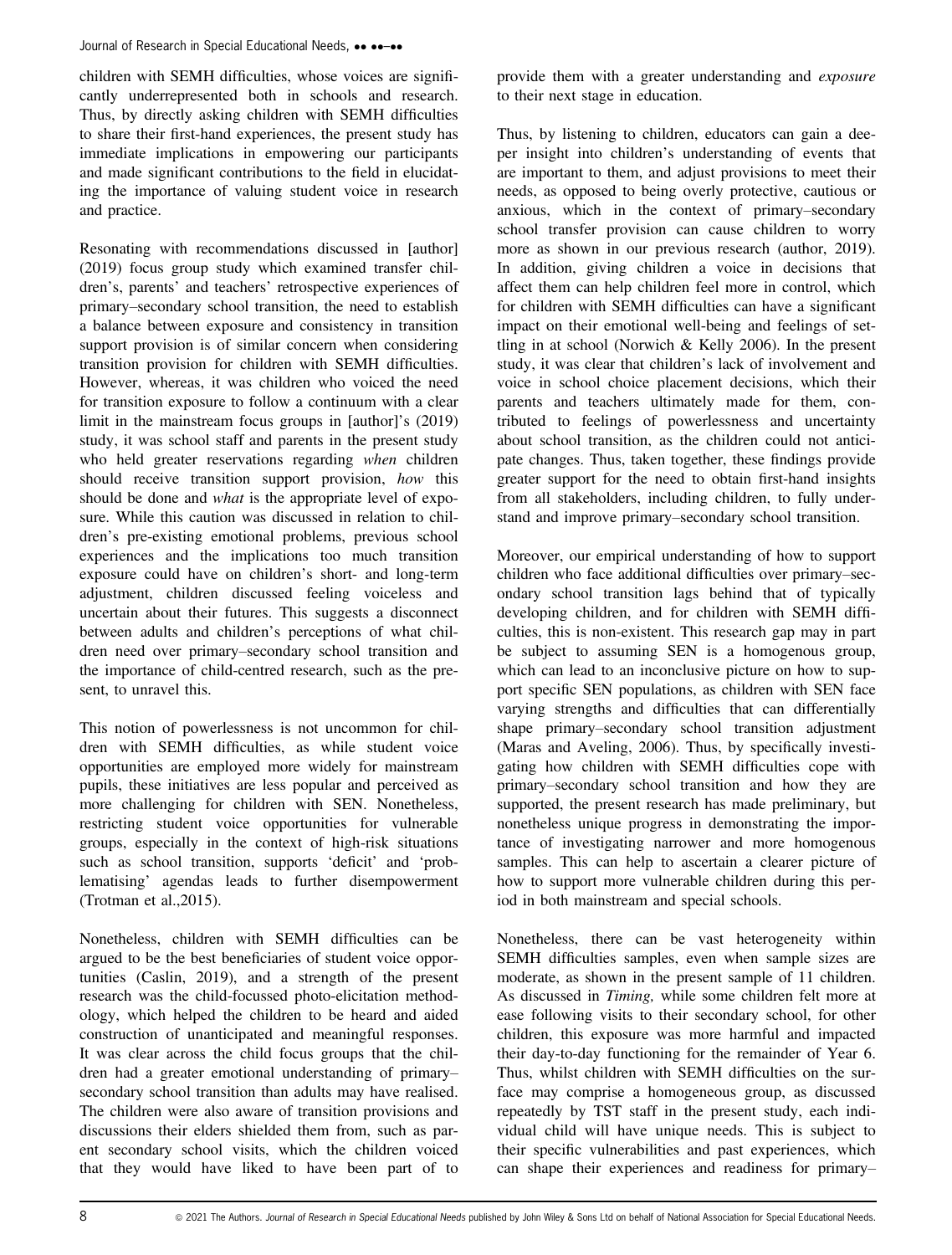secondary school transition provision. Thus, as implemented in the present special school, a 'one size fits all' approach is not suited to support children with special additional needs, and instead more personalised, idiosyncratic approaches are often best. This resonates to Eccles and Midgley's (1989) Stage Environment Fit theory, which outlines the importance of the *match* between children's developing needs and opportunities afforded by their social environments.

However, while it is well-established that children with SEN receive differentiated and modified teaching approaches to support their learning in the classroom both in mainstream and special schools, implementing tailored primary–secondary school support provisions are not always practical. This is especially problematic in mainstream schools, especially given pre-existing pressures teachers already face (Trotman et al., 2015), but intensive one-to-one targeted support can also be problematic in special schools, as shown in the present study. Staffing pertaining to school transition was especially stretched this academic year, as there were more children than usual negotiating an enhanced transition to mainstream secondary school, and limited time to spend preparing each child individually. Thus, further research is needed to ensure transition support provisions are sustainable.

In comparison to findings from our previous research in mainstream schools (author, 2019), the children, parents and teachers at the present special school placed greater emphasis on the importance of children feeling safe and a sense of belonging at secondary school. This concern was shown to override all other concerns and shaped decisions that implicated children's short- and long-term emotional well-being. These findings provide further support for the need to ensure that primary–secondary school transition support provision is sensitive.

However, educational practitioners also raised concerns that the intensive support children with SEMH difficulties receive at the special primary school, which they initially need to feel emotionally settled and comfortable within school, is unlikely to be matched at secondary school and can lull children into a false sense of security. This has been supported empirically; children with SEN have been shown to negotiate more structural changes in support over primary–secondary school transition than their peers without SEN, which can lead to lower post-transfer ratings of school adjustment (Hughes et al., 2013).

These findings may also be indicative of differences in SEN and typically developing children's perceptions. For example, it may be that children with SEN underestimate secondary challenges, by holding different appraisals and expectations to children without SEN. Children with SEN may also lack the skills to adapt, possibly due to their previous overreliance on support, as shown in the present study. Thus, to improve the transition period, there is need for collaboration between primary and secondary schools to ensure that all children are met with continuity in school standards and support, and for children with SEN, a more coordinated approach is needed. This recommendation provides further support for the Children and Families Act (2014) which discusses the need for an explicit planning process before a child moves to another school or setting, with information (including a review of the child's EHC plan) to be shared by the current setting with the receiving setting.

Comparable to our US focus groups (Bagnall, 2021), and in contrast to our UK focus groups (author, 2019), children in the present study freely discussed their feelings towards their emotional well-being in the context of primary–secondary school transition. This may be due to the strength of the photo-elicitation method which can help children construct more thoughtful answers. For example, in the present study, children had a full week to think about how they felt towards transition, take pictures to represent these feelings, and consider how to present this in the focus groups, which we felt was needed due to the children's special educational needs and the lack of voice children with SEMH difficulties have within educational research and policy (Caslin, 2019). Future research on this topic may also want to utilise this method.

The children's open discussion of mental health may also be indicative of the additional awareness and support children receive in special schools to aid emotional understanding and regulation, which may help to position mental health as less of taboo. For example, in the current special school, children are taught in small class sizes of no more than 10 children, staffed by a teacher and a teaching assistant. As discussed by previous researchers (Cooper, 2008), such intimate settings, which combine features of a standard classroom with a family-type setting, can not only help better meet children with SEMH's difficulties needs, especially when concerning emotional security and positive engagement, but also help to position emotional well-being at the heart of school practice. Understanding more widely the mechanisms through which special schools facilitate a more open approach to mental health has useful implications for mental health literacy provisions in mainstream schools for both staff and students. This is especially important considering that a fifth to a quarter of children and young people (CYP) with mental health difficulties are deemed inappropriate for specialist mental health support (Crenna-Jennings and Hutchinson, 2018), placing schools at the forefront to support many CYP with mild to moderate mental health difficulties (Department of Health and Social Care and Department for Education, 2018). The present research is not without its limitations. One limitation was the study's single case study design. On one hand, this was needed to provide detailed longitudinal contextual insight, into a marginalised population. However, the single case design limits the generalisability of the present findings to wider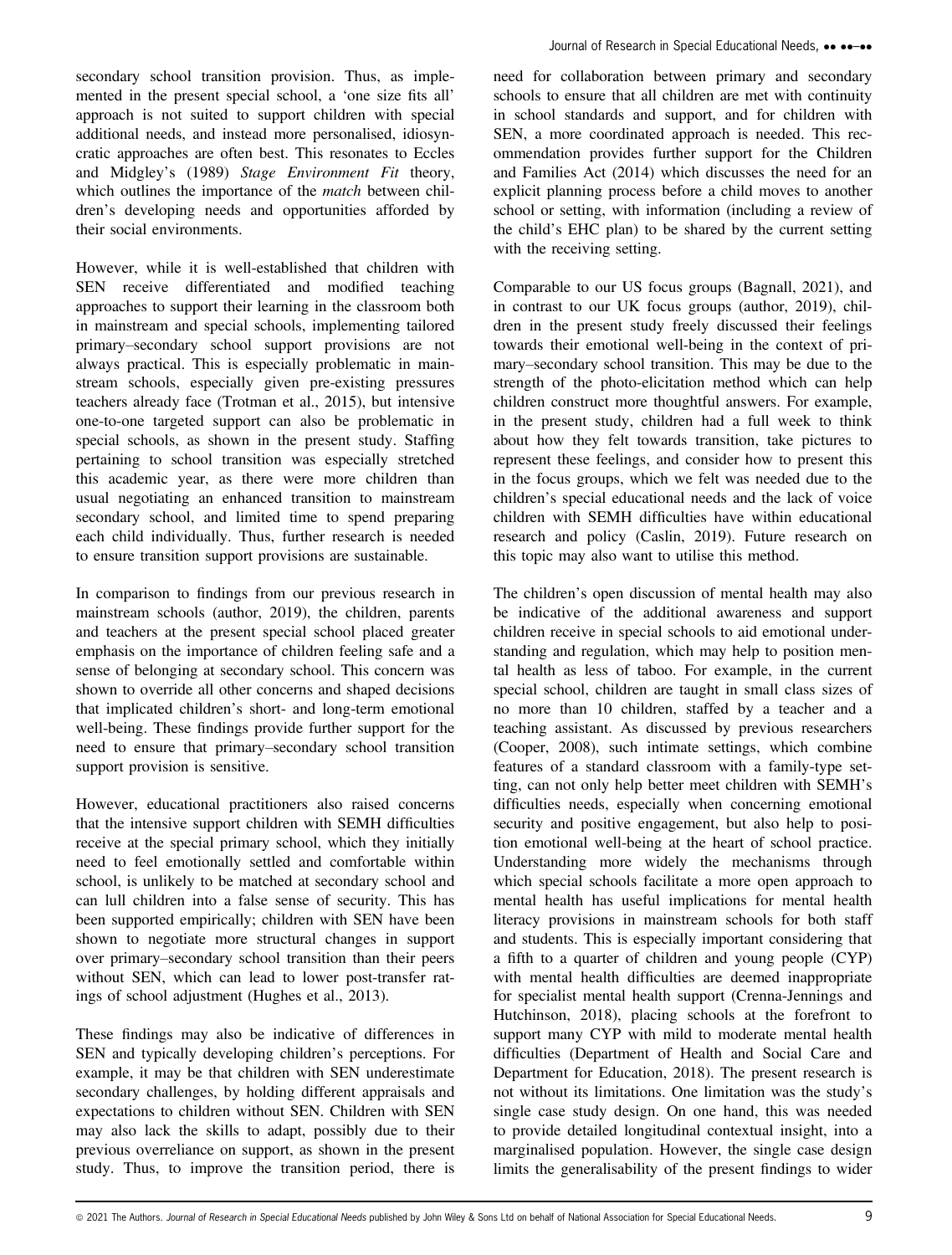schools as caution is needed when adopting practice from one context to another. Thus, there is need for further research with more special schools to strengthen confidence in the present finding's credibility and robustness.

In sum, the present study has made a significant contribution to the field by demonstrating the importance of investigating how children with more specific SEN difficulties, such as SEMH difficulties, cope with primary– secondary school transition and how they are supported, which to date has received limited attention. Given that emotional-centred support provision is limited in schools and research (author, 2020), understanding how children with added emotional difficulties are supported and cope with transition anxieties, on top of their pre-existing difficulties, has significant practical implications in informing emotional-centred transition support interventions. Finally, drawing on Bronfenbrenner's (1979) theoretical framework, using a case study design (which is underused within this field), the present research has made two further unique contributions. Firstly, the present research adds to contemporary theory by recognising both proximal and distal influences which impact the experiences of children with SEMH over primary–secondary school transition and how they are supported. Secondly, the present research makes further contributions to the field by mobilising an underused, yet valuable research design.

# Conclusion

This paper has focused on what provisions are currently being used to support the emotional well-being of children with SEMH difficulties over primary–secondary school transition within one special school. In particular, it focuses on the challenges the school faces in doing this, and the implications this has for emotional-centred support provision, that could be employed in schools more widely. Given that CYP spend a substantial length of their childhood in school, a setting that has a huge impact on children's emotional, social and academic development and life skills (Taylor et al., 2017), greater focus on the school environment is significant, especially for children with SEMH difficulties whose voices are heavily underrepresented (Mowat, 2019).

The present study has made a unique contribution to educational research in understanding how children with added emotional difficulties are supported by others and cope with transition anxieties, on top of their pre-existing difficulties. By identifying factors at the proximal and distal level impacting this (Bronfenbrenner, 1979), the present research also has implications for practice, especially in considering support provision. This includes acknowledging the additional structural changes (although often unanticipated by children) in support and standards across primary and secondary school, and the need for greater communication across systems and stakeholders to avoid this. In addition, the present study has shown that children with SEMH difficulties have a greater emotional

understanding of primary–secondary school transition than initially anticipated by the adults who support them. This presents the need to consider children's voices in support provision, so that children feel more in control of their transition and provision is adjusted to meet their individual needs.

\*Address for correspondence Charlotte L. Bagnall, Clinical Education Development and Research (CEDAR), College of Life & Environmental Sciences, University of Exeter, Exeter EX4 4QG, UK. Email: [c.l.bagnall@exeter.ac.uk](mailto:)

## References

- Adeyemo, D. A. (2005) 'The buffering effect of emotional intelligence on the adjustment of secondary school students in transition.' Research in Educational Psychology, 6 (2), pp. 79–90.
- Ashton, R. (2008) 'Improving the transfer to secondary school: How every child's voice can matter.' Support for Learning, 23 (4), pp. 176–82.
- Author (2019) ''You're in this world now': Students', teachers', and parents' experiences of school transition and how they feel it can be improved.' British Journal of Educational Psychology, 90 (1), pp. 206– 26.
- Author (2020) 'Talking about School Transition (TaST): an emotional centred intervention to support children over primary-secondary school transition.' Pastoral Care in Education, 38 (2), pp. 116–37.
- Bagnall, C. L., Fox, C. L. & Skipper, Y. (2021) 'When is the 'optimal' time for school transition? An insight into provision in the US.' Pastoral Care in Education, 1–29.<https://doi.org/10.1080/02643944.2020.1855669>.
- Bloyce, J. & Frederickson, N. (2012) 'Intervening to improve the transfer to secondary school.' Educational Psychology in Practice, 28 (1), pp. 1–18.
- Braun, V. & Clarke, V. (2013) Successful Qualitative Research: A Practical Guide for Beginners. London: Sage.

Bronfenbrenner, U. (1979) The ecology of human development. London, UK: Harvard University Press.

- Caslin, M. (2019) ''I have got too much stuff wrong with me'–an exploration of how young people experience the Social, Emotional and Behavioural Difficulties (SEBD) label within the confines of the UK education system.' Emotional and Behavioural Difficulties, 24 (2), pp. 167–80.
- Children and Families Act (2014) UK Public General Acts. Retrieved from: Children and Families Act 2014 (legislation.gov.uk).